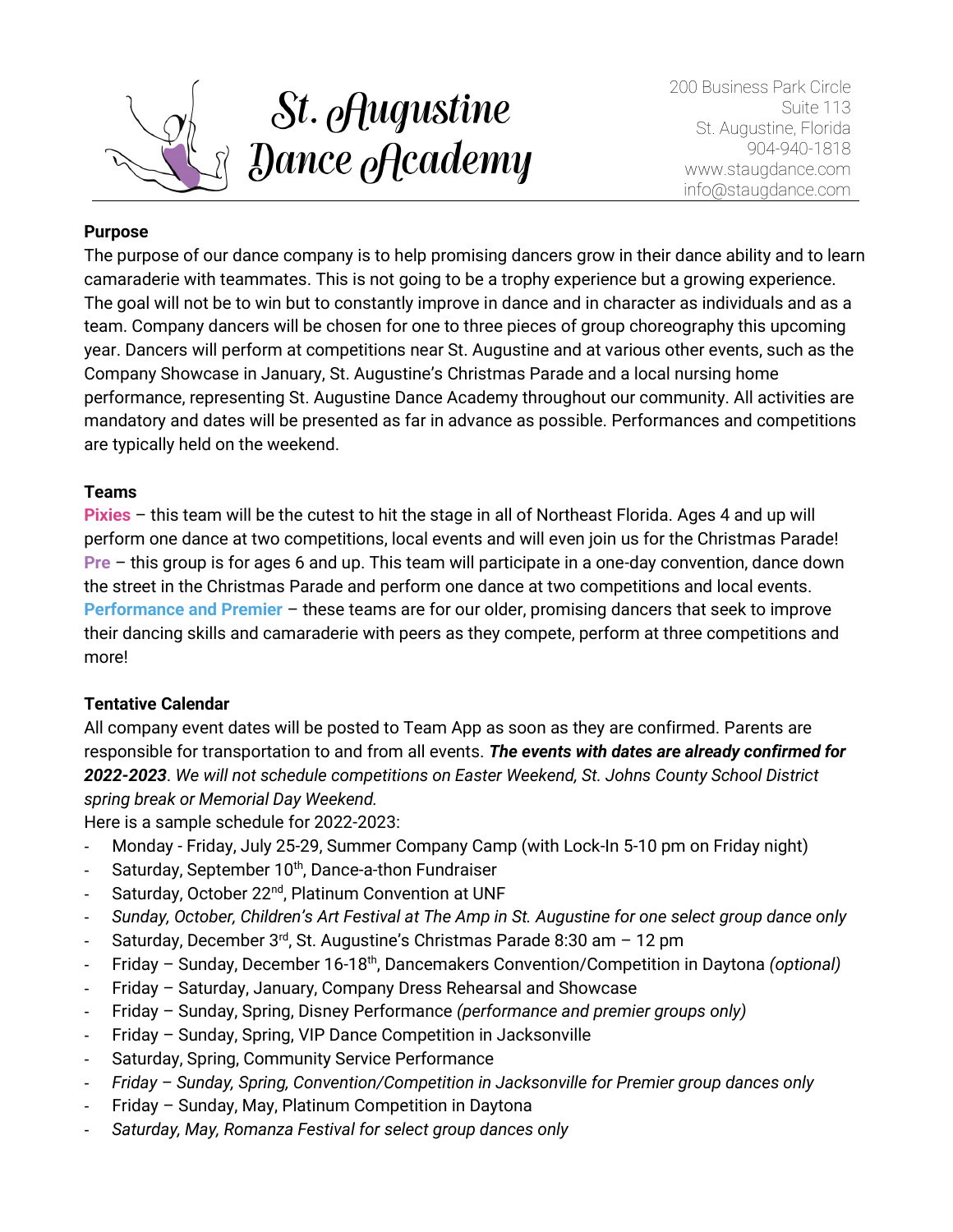# **Cost**

Company accounts must remain on auto-pay on the 1st of the month. Company costs have been broken into 12 monthly payments. *Company costs begin in May and are in addition to monthly tuition.*  All company fees are non-refundable for any reason. Uniforms are not included in the cost of company. Uniforms (including required makeup kit) are \$215 and must be purchased separately. Replacement costs are as follows: jacket (\$75), leggings (\$50) and leotard (\$40).

|                                                            | <b>Pixies</b>               | Pre                         | <b>Performance</b>                  | <b>Premier</b>                                                     |
|------------------------------------------------------------|-----------------------------|-----------------------------|-------------------------------------|--------------------------------------------------------------------|
| Choreography Camp                                          | $\checkmark$                | ✓                           | ✓                                   | ✓                                                                  |
| Dues                                                       | $\checkmark$                | ✓                           | ✓                                   | ✓                                                                  |
| Shirt                                                      | $\checkmark$                | $\checkmark$                | $\checkmark$                        | $\checkmark$                                                       |
| Uniform**                                                  |                             |                             |                                     |                                                                    |
| Showcase                                                   | $\checkmark$                | $\checkmark$                | $\checkmark$                        | ✓                                                                  |
| Competitions (x2)                                          | $\checkmark$                | $\checkmark$                | $\checkmark$                        | $\checkmark$                                                       |
| Local Performance(s)                                       | $\checkmark$                | $\checkmark$                | $\checkmark$                        | ✓                                                                  |
| Costume(s)                                                 | ✓                           | ✓                           | ✓                                   | ✓                                                                  |
| <b>Platinum Convention</b>                                 |                             | ✓                           | ✓                                   | ✓                                                                  |
| <b>Additional Competition</b>                              |                             |                             | ✓                                   | ✓                                                                  |
| Advanced<br>Convention/Competition                         |                             |                             |                                     | ✓                                                                  |
| <b>Monthly Cost</b><br>(does not include<br>class tuition) | \$60 (1 dance)              | \$90 (1 dance)              | \$115 (1 dance)<br>\$135 (2 dances) | \$170 (2 dances)<br>\$200 (3 dances)                               |
| Required summer<br>training                                |                             |                             | Ballet class or<br>intensive        | Ballet class or<br>intensive<br><b>AND</b> additional<br>intensive |
| Required classes during<br>school year                     | Stars/Ballet and<br>Company | Ballet, Jazz and<br>Company | Ballet, Tap, Jazz<br>and Company    | Ballet (x2),<br>Tap, Jazz,<br>Contemporary<br>and Company          |
| <b>Recommended classes</b><br>(to progress to next level)  | Flip Hoppers,<br>Jazz       | Tap                         | Contemporary                        | Acro                                                               |

 $\checkmark$  = included in monthly cost

--- *= does not apply*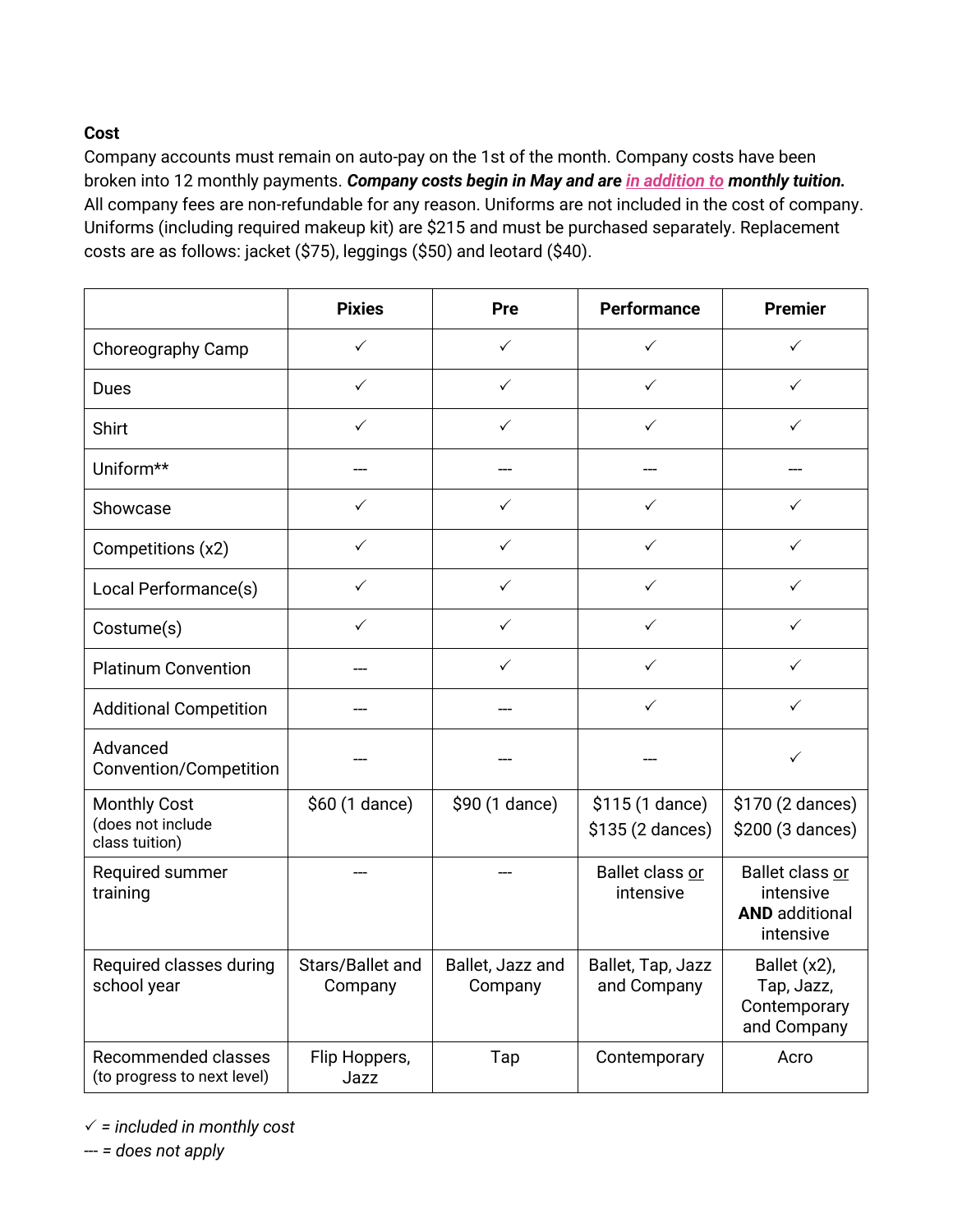### **Auditions**

There will be a \$50 audition fee and online application form due by Saturday, March 12<sup>th</sup>. **Dancers will** *only be considered for duo/trio opportunities if they submit a separate paper application (that must be picked up at the front desk) with all appropriate signatures. Solos are by invitation only. Solo/duo/trios will be determined after a separate call back audition on Saturday, April 30th .*

Audition times/levels will be determined by age or current ballet class level. If your dancer is not currently enrolled in ballet, ages  $6 - 9$  will join the Pre and Novice Ballet A group and ages 10+ will join the Novice Ballet B group. Dancers ages 3 to 5 should come barefoot or in ballet shoes, in dance clothes or shorts and a fitted shirt with hair up/out of the face. Female dancers ages 6 and up should wear a solid black leotard, solid black shorts (if desired), tan tights, and either ballet or jazz shoes with hair worn in a professional high bun. Male dancers ages 6 and up should wear a solid black shirt, solid black shorts and either ballet or jazz shoes with black socks with hair groomed and out of the face.

Ages 3 to  $5 \rightarrow$  Saturday, April  $2^{nd}$  1 – 2 pm **Pre and Novice Ballet A**  $\rightarrow$  **Saturday, April 2<sup>nd</sup> 1 – 2:30 pm** *Novice Ballet B and Intermediate Ballet A*  $\rightarrow$  *Saturday, April 2<sup>nd</sup> 3 – 5 pm Intermediate Ballet B and above* → Saturday, April 2nd 5:30 – 8:30 pm

#### AUDITION

Auditions will be closed and parents are not required to stay. Dancers ages 6+ should be prepared to perform in the following styles: jazz, contemporary/lyrical, tap (for Intermediate Ballet B and above only) and improvisation. These students may be asked to demonstrate splits, pirouettes, and grand jetes (leaps). All steps will be demonstrated in detail during the audition. Participants are not required to know all of the steps prior to the audition. The auditions will include a warmup, across the floor work, and age-appropriate combinations in the center.

Participants will be notified by mail during the week following auditions regarding the results and class placement for the upcoming school year. Any questions or comments regarding level of placement - in person, via text/email or on social media - will result in immediate dismissal from the team. All dancers are carefully placed in dances and classes where they will grow both socially and as dancers. Dancers selected to audition at solo/duo/trio call backs will be notified by mail as well. St. Augustine Dance Academy reserves the right to audition new students as deemed necessary prior to the beginning of the 2022-2023 company season.

#### **Attendance**

Consistent training is extremely important for any dancer's success. If a dancer is absent from a mandatory company class during the two weeks before any performance, the dance will be restaged and the dancer will not be allowed to perform at the corresponding event. Company members will only be allowed to miss three non-mandatory company classes throughout the year without the excuse of a doctor's note or death in the family. We plan to allow these three days off with no demerits and will make Student Holidays optional if they do not fall within two weeks before a performance. Company class absences cannot be made up. Subsequent company class absences would result in two demerits each.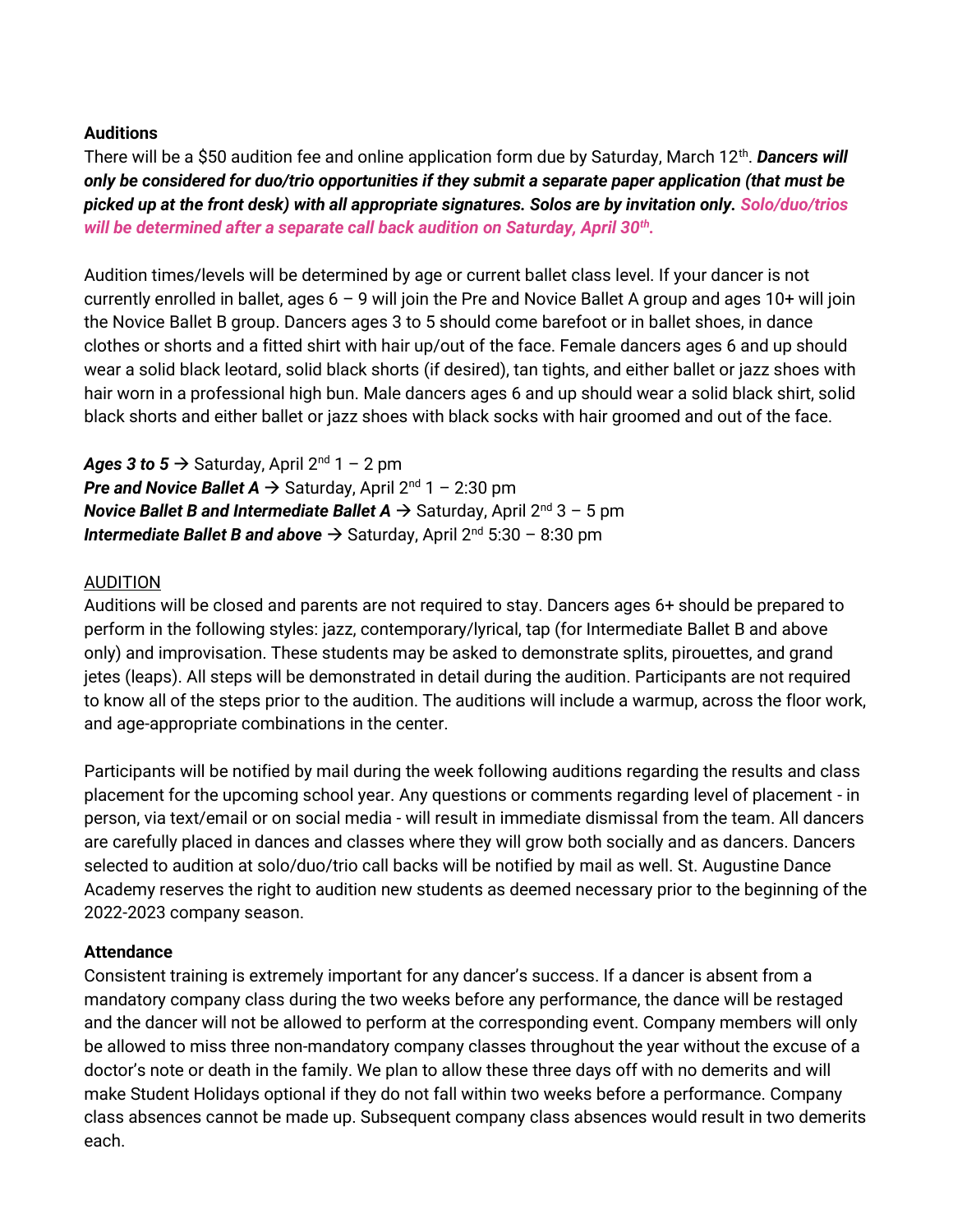Company dancers may miss a total of five classes in each of their required classes throughout the year (example – missing 5 jazz classes). Dancers will need to schedule make up classes during normal class times in the same or a lower level at either location to stay below this threshold. After five absences in a required class (without making up classes), company dancers will be dismissed from the team with a \$100 per dance restaging fee automatically charged to the credit card on file.

### **Required Training**

With this opportunity to grow through dance, there is a necessary commitment to a team. Company members will not be able to participate in other conflicting team activities. Choreography will begin over the summer with mandatory day camp during the week of Monday through Friday, July 25-29, with a mandatory lock-in until 10 pm on Friday night. Days and times will vary based on assigned group dances. All choreography will begin for the season during this week. Any missed days will result in dismissal from the company without a refund. There will be a \$100 per dance restaging fee automatically charged upon leaving the team during or after summer camp for any reason. Beginning in August, each dancer will be required to take the classes for their team listed in the table on page 2. In order to perform acro tricks in choreography, a dancer must be enrolled in acro to maintain strength and technique for their safety.

**New this year** – In an effort to better prepare our dancers with technique and continuous training, **summer dance is now required for performance and premier levels**. Performance level dancers are required to register for ballet class or a ballet intensive over summer. Premier level dancers are required to register for 1) ballet class or a ballet intensive **AND** 2) one additional intensive in the style of their choice over the summer.

Company classes will be held on Friday afternoons at both our locations. Specific times will be released with acceptance letters. Please consider these carefully before committing to our team. Solo/duo/trios will be scheduled when studio space, the choreographer and the dancers are available throughout the week. These time slots may be early in the afternoon  $(2:30 - 3:30 \text{ pm}$  for homeschool and middle school students that get out early), late in the evening or on Saturdays.

# **Optional Convention** *– New this year!!! Parents are responsible for securing transportation/hotel and supervising dancer all weekend.*

This year, we will be attending Dancemakers in Daytona (December 16-18). This opportunity is available to any studio dancer in middle or high school. Studio teachers will NOT chaperone this event.

*Option 1:* \$300 total due by July 1<sup>st</sup>

*Option 2:* \$60 per month due on the 1<sup>st</sup>, May through September (\$300 total)

*Solo/duo/trios can compete at this competition for an added cost (\$200 per solo, \$100 per duo member, \$70 per trio member due July 1st).*

## **Supplies**

Dancers may need to purchase special shoes depending on the style of dance they are chosen for.

Male dancers will also need:

• Black dress socks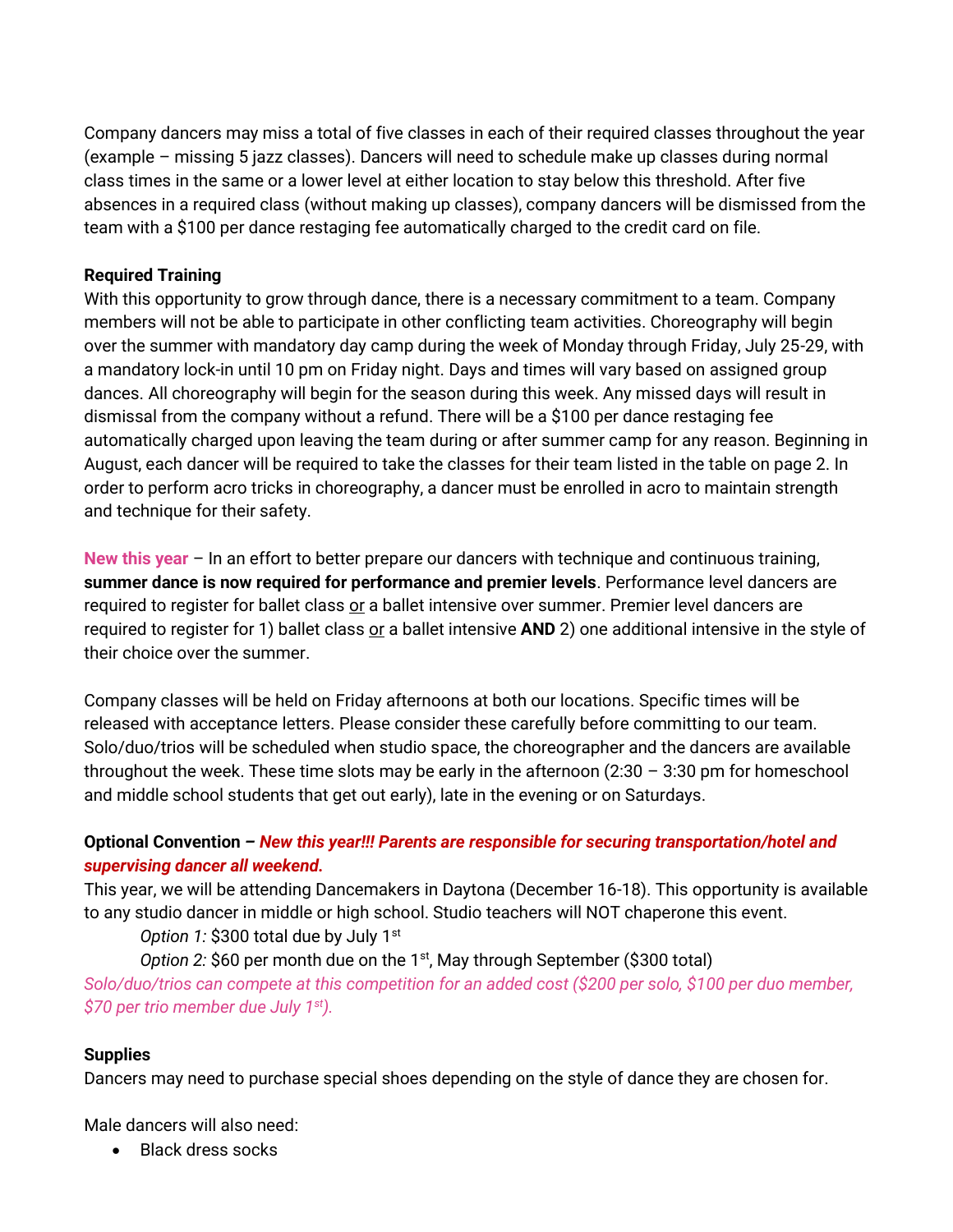Female dancers will also need:

- Solid black fitted shorts with no brand symbols or names showing
- Two new Revolution pairs of tights (color/style will depend on dance) without holes or snags these tights should be saved strictly for performances
- Nude leotard if in more than one dance
- Make-up will be required for performances, including foundation, mascara, eyeliner, etc. (a studio make-up kit is required and application instructions will follow)

## **Acceptance**

To accept this invitation and secure your dancer's spot on our team, your electronic commitment and registration payment for the 2022-23 school year are due by April 15th.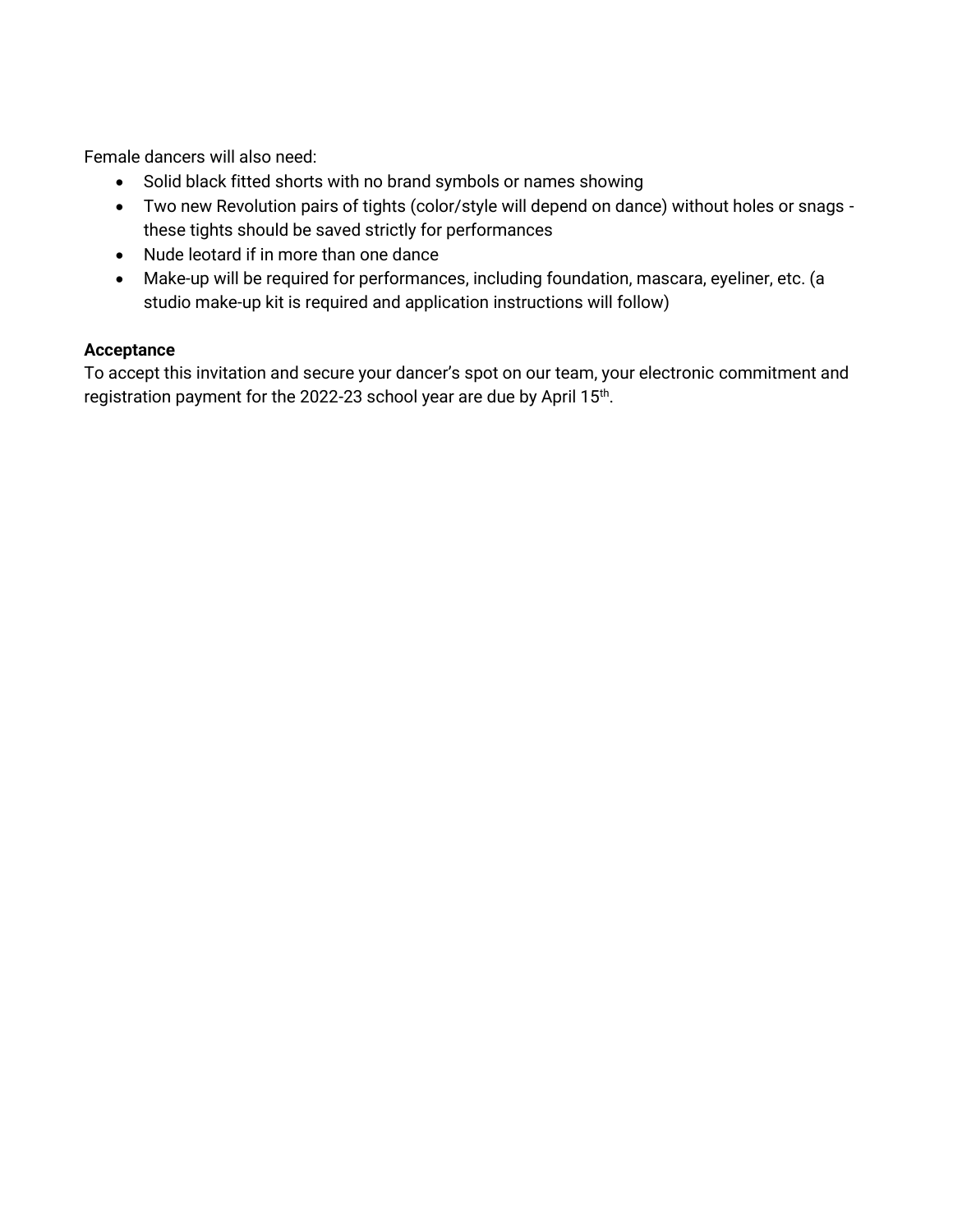### **SOLOS/DUOS/TRIOS**

*Dancers can apply for a duo/trio! Please see the duo/trio application for more details.* Not all dancers that would like to compete a duo/trio will be approved for this opportunity, but you must apply to be considered. If your application is approved, you will automatically be signed up for a duo/trio with the first payment due on May  $1<sup>st</sup>$  so please consider costs before submitting. Dancers should consider peers in the same levels of classes when applying for duo/trio. Dancers may apply for multiple duo/trio opportunities but should apply carefully as they will automatically be committed to each one that is approved. Solos will be by invitation only. **Solo/duo/trio payments are due monthly May through April.**

### **So You Want a Solo (or Duo/Trio)?**

If you're a dancer who hits the competition circuit, you've noticed a trend: Each year there are more and more solos at dance competitions. These soloists are dancers who have the guts to get onstage by themselves, are confident about their abilities, and aren't afraid to accept the judges' criticism. Most important, they are the dancers who are technically and emotionally ready for the experience. Or are they?

Twenty years ago, only a few deserving students from each studio danced solos. Today, though, just about everyone who wants to do one, does. So what's wrong with that, you're wondering?

Dancing a solo can be a wonderful and motivational experience, but it can also be devastating. We all have seen dancers who lack confidence attempt their first solo, only to end up running off stage. Humiliation and embarrassment—two pretty nasty feelings to have as a result of doing something we're supposed to love—take the place of the expected exhilaration and pride. In some cases, the disappointed dancer questions whether she wants to continue to dance. All this for a solo?

## **I'm Ready! (I Think)**

You're absolutely determined not to be embarrassed onstage, but how do you know when you're ready to take on the challenge of a solo—and succeed?

Take a close, honest look at yourself and your dancing. You're ready to solo when

- you have made a serious commitment to yourself and to dance;
- you're willing to go into the studio or your bedroom, on your own, to focus extra time on your solo;
- you are willing to take your solo apart count by count and make sure you know what's up technically (where your arms are on every count, what the best angles are, and so on);
- you are willing to rehearse your solo full-out all the time in order to build stamina;
- you are technically ready.

If you aren't 100% ready to be on stage alone, maybe a duo or trio is a great place to start. Most soloists venture onto the stage with one or two other dancers for a year or two before taking a stab at a solo. This is a much more cost effective option and can build confidence before stepping on the stage alone.

#### **Music Does Matter**

You are *not* going to use the most popular song of the year for your solo, no matter how much you love it and are dying to dance to it! Everyone will be using that song, and you don't want to be the ninth dancer performing to it. Your choreographer will find something different, something you've probably